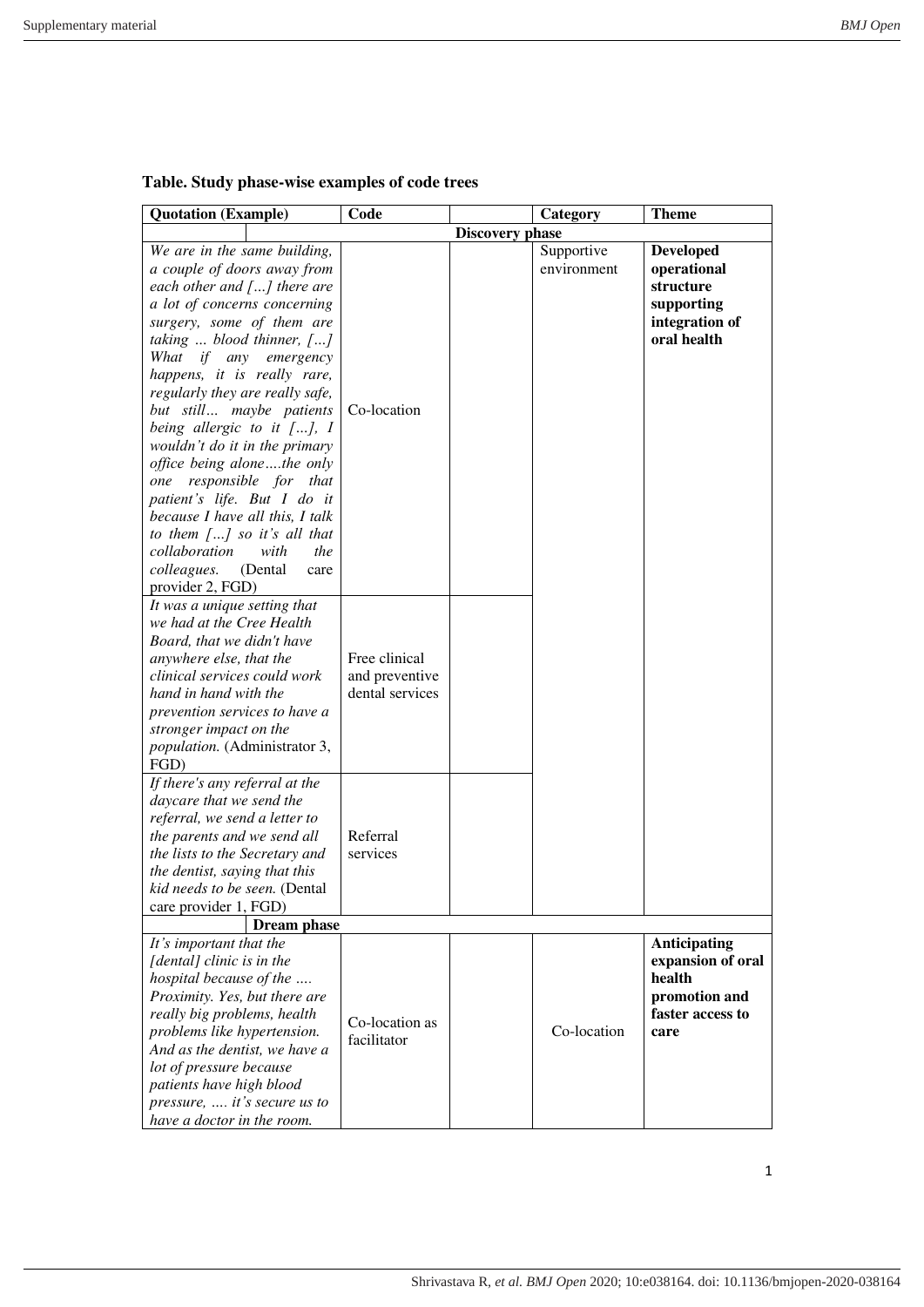| (Dental care provider 5,<br>FGD)                               |                         |                |  |
|----------------------------------------------------------------|-------------------------|----------------|--|
| I think it's starting to be                                    |                         |                |  |
| integrated at daycare. It's                                    | Challenges              |                |  |
| well implemented at school.                                    | even after              |                |  |
| We don't see much of it here                                   | being co-               |                |  |
| at the clinic. (Non-dental                                     | located                 |                |  |
| care provider 1, Interview)                                    |                         |                |  |
| We have the option to go                                       |                         |                |  |
| through Cree Health Board,                                     |                         |                |  |
| they pay for the flight to go                                  |                         |                |  |
| down and boarding home                                         | Free dental             |                |  |
| But we went on our own and                                     | services as a           | Financial      |  |
| now we submit a claim and                                      | facilitator             | support        |  |
| they pay for the basic so.                                     |                         |                |  |
| it's not the problem of the                                    |                         |                |  |
| cost (Patient 2, Interview)                                    |                         |                |  |
| At Multi-service day centre,                                   |                         |                |  |
| we have  the special needs,                                    |                         |                |  |
| to teach them or tell them                                     |                         |                |  |
| like when they have to brush                                   | Various types           |                |  |
| their teeth, after lunch, or                                   | of community            |                |  |
| when they have their lunch,                                    | oral health             |                |  |
| each of them has to go to                                      | promotion as            |                |  |
| brush their teeth, $[\dots]$ It was                            | facilitators            |                |  |
| part of the program (Non-                                      |                         |                |  |
| dental care provider 5,                                        |                         |                |  |
| Interview)                                                     |                         | Oral health    |  |
| Awash, so yeah  there is no                                    |                         | promotion      |  |
| follow after 5 years old. We                                   |                         |                |  |
| don't see the child until                                      |                         |                |  |
| after 5. Just if the child goes                                | Challenges              |                |  |
| to daycare, but if he doesn't                                  | related to oral         |                |  |
| we don't have any contact                                      | health                  |                |  |
| with him until they go to the                                  | promotion               |                |  |
| school and they provide the                                    |                         |                |  |
| sealant in the school it is at                                 |                         |                |  |
| age 6. (Non-dental care<br>provider 6, Interview)              |                         |                |  |
|                                                                |                         |                |  |
| I was little surprised about my<br>tooth because I had, all my |                         |                |  |
| tooth started to have some                                     |                         |                |  |
| problems and I haven't come                                    |                         |                |  |
| for at least two-three years                                   |                         |                |  |
| and when I came here, he                                       |                         |                |  |
| (dentist) told me, we gonna                                    | <b>Facilitators</b> for | Dental service |  |
| check your teeth and then he                                   | dental service          | provision and  |  |
| took a look and say well we                                    | provision               | quality        |  |
| can fix them come back or will                                 |                         |                |  |
| call you and then one week                                     |                         |                |  |
| after, he called me, I had my                                  |                         |                |  |
| appointment, they fixed my                                     |                         |                |  |
| teeth and another week after                                   |                         |                |  |
| they called me again. I was                                    |                         |                |  |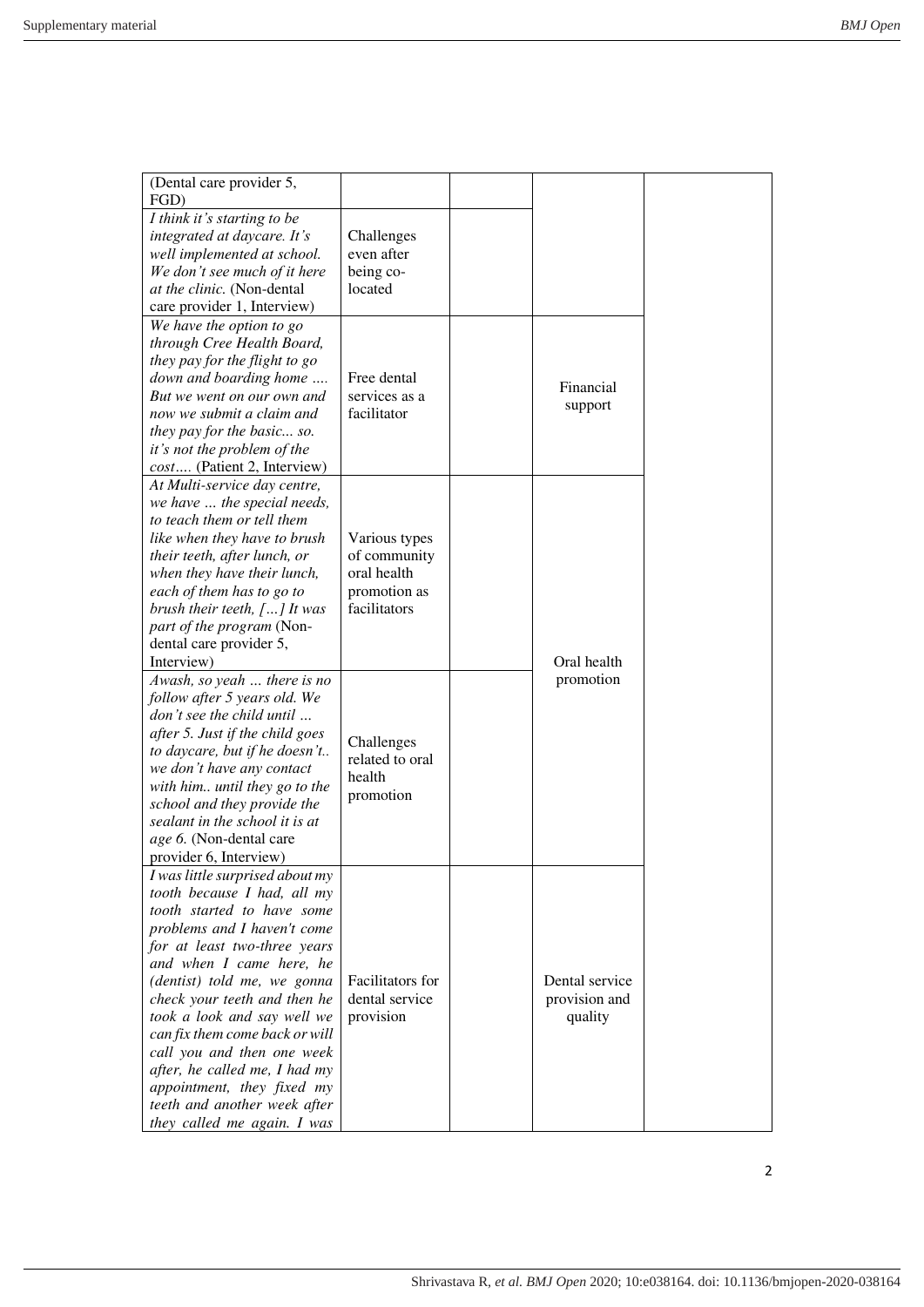| surprised it took just not even<br>two months to pick all my<br>teeth and there are at least<br>eight or 10 that I thought that<br>they are going to pull them<br>out, I had a very good service<br>at that time. (Patient 3,<br>Interview)<br>Regular [Dental] checkups<br>well, usually it's every 6<br>months' right but I think it<br>takes more than that now.<br>(Patient 4, Interview) | Challenges for<br>dental service<br>provision                                              |                                                             |                                                      |
|-----------------------------------------------------------------------------------------------------------------------------------------------------------------------------------------------------------------------------------------------------------------------------------------------------------------------------------------------------------------------------------------------|--------------------------------------------------------------------------------------------|-------------------------------------------------------------|------------------------------------------------------|
| [do you have any problems<br>with getting the appointment<br>soon] no, no I think it's really<br>organized here ya because<br>we have these secretaries<br>that call you to remind you<br>that you have an<br>appointment. (Patient 4,<br>Interview)<br>Even from the school, they<br>referred my daughter to the<br>dental clinic and we never<br>got a call either.                         | Facilitator of<br>appointment<br>scheduling<br>Challenges for<br>appointment<br>scheduling | Appointment<br>scheduling                                   |                                                      |
| (Patient 5, Interview)<br>Design phase                                                                                                                                                                                                                                                                                                                                                        | (waitlist)                                                                                 |                                                             |                                                      |
| Even with the high school,<br>there needs to be more<br>education and a lot of<br>prevention, education and<br>also with their habits. I've<br>heard of kids starting chew<br>tobacco. Awareness about<br>oral cancers. (Non-dental<br>care provider 7, Interview)<br>It's good to have a program,<br>for that [home visits]                                                                  | Oral health<br>promotion of<br>children and<br>families                                    | Extending oral<br>health<br>promotion for<br>all age groups | <b>Expanding</b><br>promotion of<br>oral health care |
| including oral health for<br>senior]. Ya, just check-ups<br>and we would do visits at<br>hospitals, I find that too with<br>the patients who are there for                                                                                                                                                                                                                                    | Oral health<br>promotion for<br>elders                                                     |                                                             |                                                      |